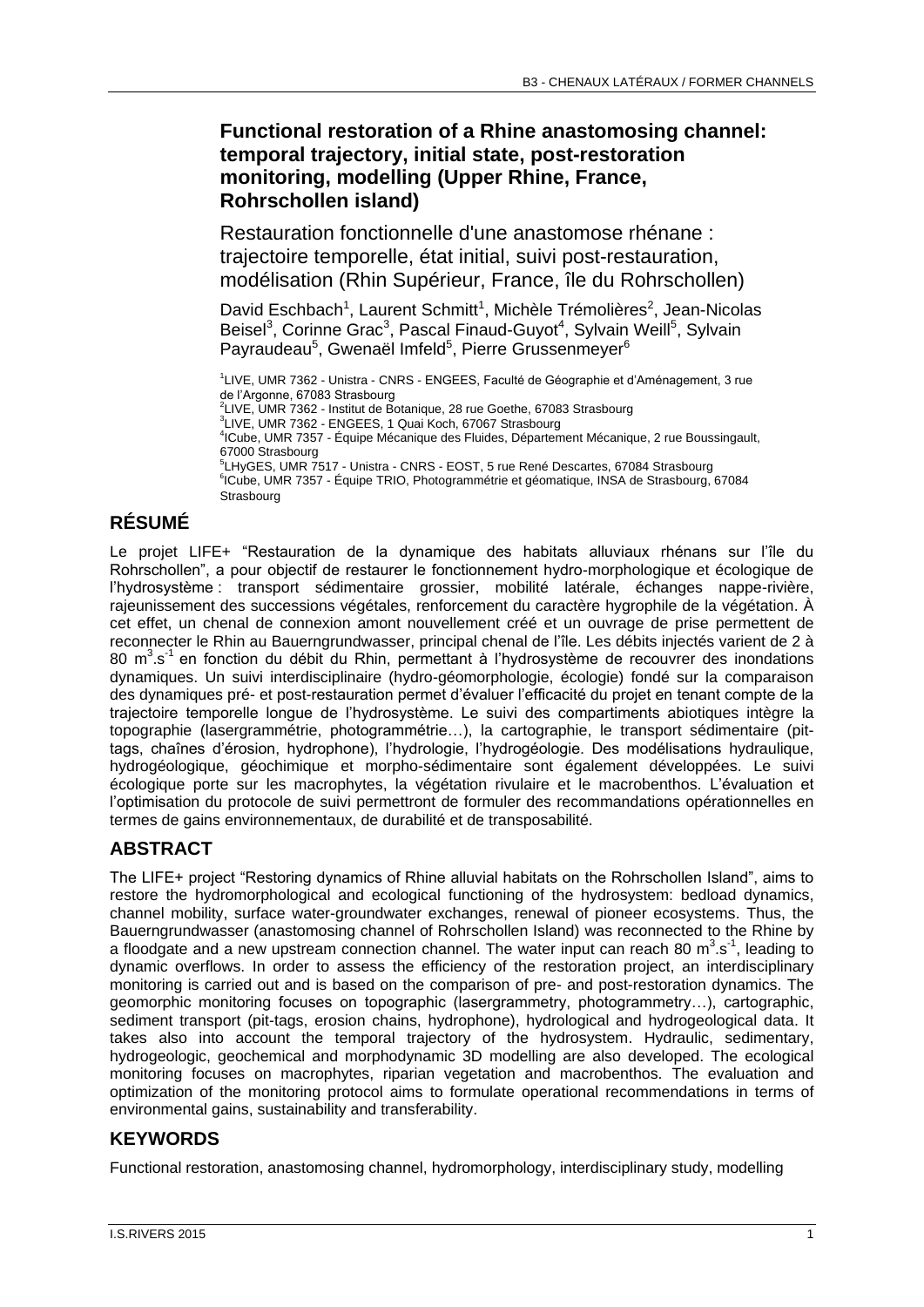### **1 INTRODUCTION**

The Upper Rhine is one of the most altered hydrosystem in Europe. Ninety percent of its floodplain has been converted to arable and industrial areas (Schneider, 2011). Restoration projects conducted for three decades aims to achieve different objectives: (1) ecological enhancement, (2) flood control, (3) groundwater protection and (4) recreational area.

The Rohrschollen artificial island, which is a Natural Reserve, is located 8 km south-eastern the city of Strasbourg and results of several engineering works that have been implemented since the mid-19th century (fig.1-a) such as correction and canalization. Consequently, the main watercourse of the island, the Bauerngrundwasser, an anastomosing channel, is upstream disconnected (fig.1-b).

On the old-Rhine, an agricultural dam was built to raise groundwater level and allow flood mitigation during high flows. Therefore, water level is relatively stable on the Bauerngrundwasser and discharge is very low (less than 0.1  $m^3$  s<sup>-1</sup>), inducing deposition of fine sediment. In this context, aquatic and riparian habitats were drastically impacted and alluvial species of the island are declining.

The LIFE+ project "Restauration de la dynamique des habitats alluviaux rhénans sur l'île du Rohrschollen", which is managed by the city of Strasbourg, aims to restore hydromorphological and ecological processes like bedload transport, channel mobility, surface water-groundwater exchanges and renewal of pioneer ecosystems. In order to reach these objectives, the anastomosing channel has been reconnected to the Rhine by a floodgate and a new upstream channel. Water inputs, depending on the discharge of the Rhine (tab.2), varied from 2 to 80  $m^3$  s<sup>-1</sup>. A scientific monitoring based on hydraulic, hydrologic, morphologic, hydrogeology and hydroecology has been implemented to assess the effectiveness and the sustainability of the restoration project.

This study aims to present: (i) the long term temporal trajectory of the hydrosystem, which is useful for an *a priori* evaluation of the post-restoration evolution; (ii) the initial state based on a two-years prerestoration monitoring; (iii) the first post-restoration interdisciplinary results; (iiii) the first results and scientific perspectives concerning the modelling of several compartments of the hydrosystem (hydraulic, hydrogeologic, sediment transport and morphodynamics).



Fig.1 a- Localization of the Upper Rhine basin, sectorization based on its channel pattern (Carbiener and Trémolières, 2003; Schmitt *et al*. 2009), river course evolution from the 18th century to nowadays and localization of the study site. b- Rohrschollen Island. c- Lateral extension of the Rhine's palaeochannel and spatial extend of the potential lateral erosion areas (cf. results).